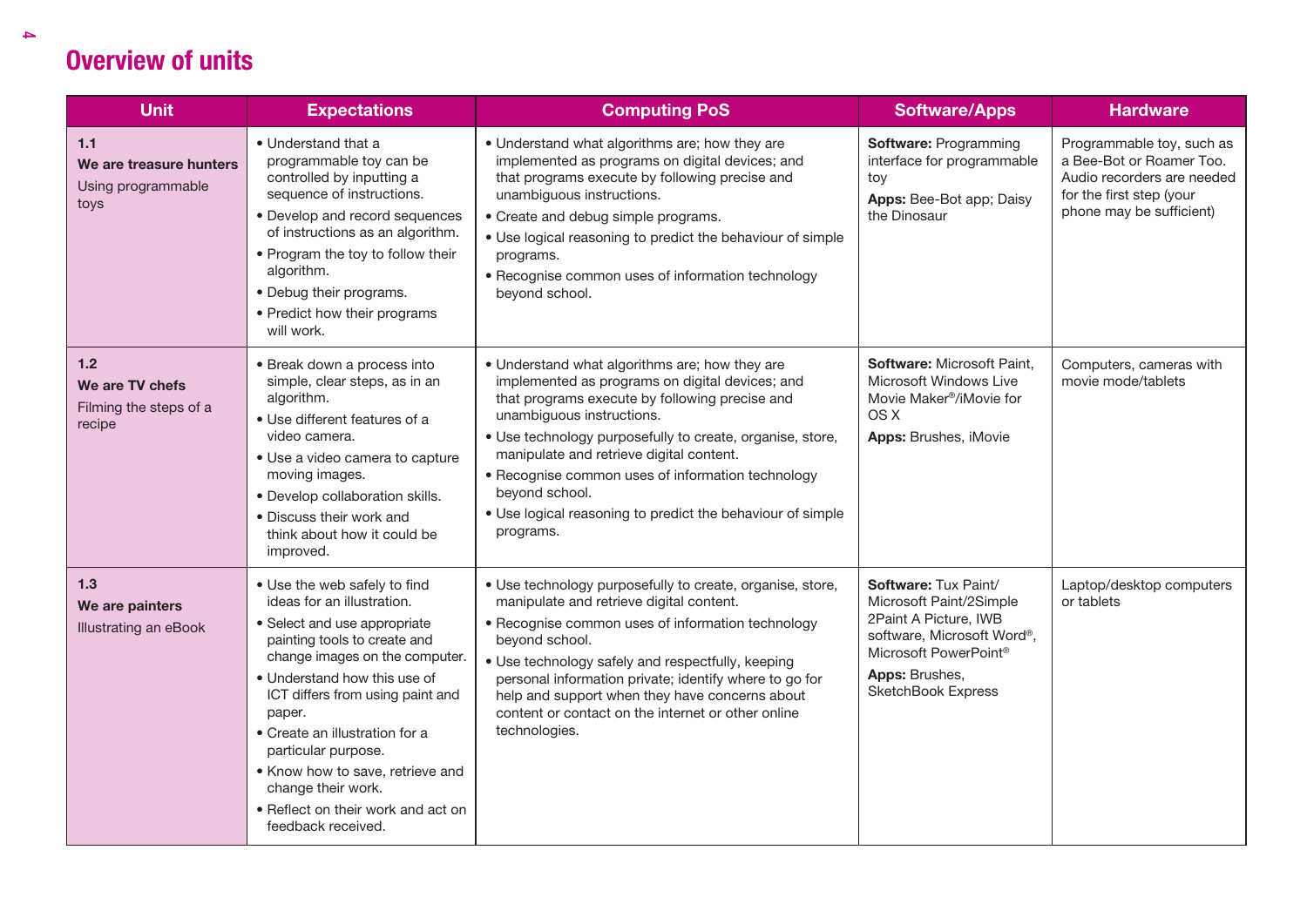| 1.4<br>We are collectors<br>Finding images using<br>the web | • Find and use pictures on the<br>web.<br>• Know what to do if they<br>encounter pictures that cause<br>concern.<br>• Group images on the basis of a<br>binary (yes/no) question.<br>• Organise images into more than<br>two groups according to clear<br>rules.<br>· Sort (order) images according<br>to some criteria.<br>• Ask and answer binary (yes/no)<br>questions about their images. | • Understand what algorithms are; how they are<br>implemented as programs on digital devices; and<br>that programs execute by following precise and<br>unambiguous instructions.<br>· Use technology purposefully to create, organise, store,<br>manipulate and retrieve digital content.<br>· Use technology safely and respectfully, keeping<br>personal information private; identify where to go for<br>help and support when they have concerns about<br>content or contact on the internet or other online<br>technologies.<br>• Recognise common uses of information technology<br>beyond school. | <b>Software: Web browser.</b><br>Microsoft PowerPoint <sup>®</sup> or<br><b>IWB Software</b><br>Apps: Web browser,<br>Keynote or Explain<br>Everything       | Internet connection, laptop/<br>desktop computers |
|-------------------------------------------------------------|-----------------------------------------------------------------------------------------------------------------------------------------------------------------------------------------------------------------------------------------------------------------------------------------------------------------------------------------------------------------------------------------------|----------------------------------------------------------------------------------------------------------------------------------------------------------------------------------------------------------------------------------------------------------------------------------------------------------------------------------------------------------------------------------------------------------------------------------------------------------------------------------------------------------------------------------------------------------------------------------------------------------|--------------------------------------------------------------------------------------------------------------------------------------------------------------|---------------------------------------------------|
| 1.5<br>We are storytellers<br>Producing a talking book      | • Use sound recording<br>equipment to record sounds.<br>• Develop skills in saving and<br>storing sounds on the computer.<br>• Develop collaboration skills as<br>they work together in a group.<br>• Understand how a talking book<br>differs from a paper-based book.<br>. Talk about and reflect on their<br>use of ICT.<br>• Share recordings with an<br>audience.                        | · Use technology purposefully to create, organise, store,<br>manipulate and retrieve digital content.<br>• Recognise common uses of information technology<br>beyond school.<br>• Use technology safely and respectfully                                                                                                                                                                                                                                                                                                                                                                                 | <b>Software: Microsoft</b><br>PowerPoint <sup>®</sup> /2Create A<br>Story/IWB software<br>Apps: Keynote/Explain<br>Everything/Voice Memo                     | Computers/tablets, MP3<br>recorders/microphones   |
| 1.6<br>We are celebrating<br>Creating a card digitally      | · Develop basic keyboard skills,<br>through typing and formatting<br>text.<br>· Develop basic mouse skills.<br>• Use the web to find and select<br>images.<br>· Develop skills in storing and<br>retrieving files.<br>• Develop skills in combining text<br>and images.<br>• Discuss their work and think<br>about whether it could be<br>improved.                                           | · Use technology purposefully to create, organise, store,<br>manipulate and retrieve digital content.<br>• Recognise common uses of information technology<br>beyond school.<br>• Use technology safely and respectfully, keeping<br>personal information private; identify where to go for<br>help and support when they have concerns about<br>content or contact on the internet or other online<br>technologies.                                                                                                                                                                                     | <b>Software: Microsoft</b><br>PowerPoint <sup>®</sup> /Microsoft<br>Word <sup>®</sup> /Clicker 6. Microsoft<br>Paint/2Paint A Picture<br>Apps: Pages/Keynote | Laptops/computers/tablets,<br>printer             |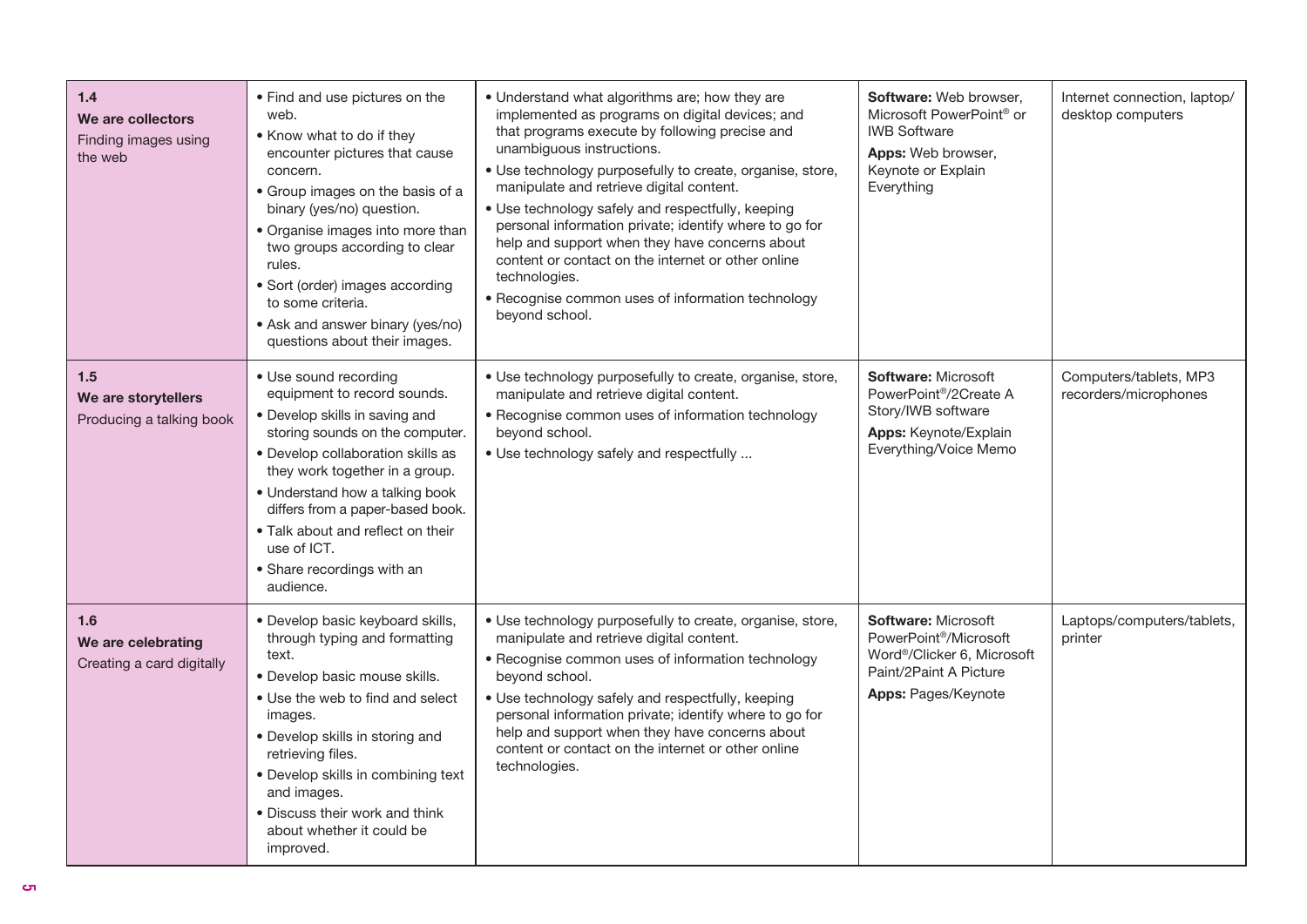| <b>Unit</b>                                                                | <b>Expectations</b>                                                                                                                                                                                                                                                                                                    | <b>Computing PoS</b>                                                                                                                                                                                                                                                                                                                                                                                                     | <b>Software/Apps</b>                                                                                                                           | <b>Hardware</b>                                                                                                   |
|----------------------------------------------------------------------------|------------------------------------------------------------------------------------------------------------------------------------------------------------------------------------------------------------------------------------------------------------------------------------------------------------------------|--------------------------------------------------------------------------------------------------------------------------------------------------------------------------------------------------------------------------------------------------------------------------------------------------------------------------------------------------------------------------------------------------------------------------|------------------------------------------------------------------------------------------------------------------------------------------------|-------------------------------------------------------------------------------------------------------------------|
| 2.1<br>We are astronauts<br>Programming on screen                          | • Have a clear understanding of<br>algorithms as sequences of<br>instructions.<br>• Convert simple algorithms to<br>programs.<br>• Predict what a simple program<br>will do.<br>• Spot and fix (debug) errors in<br>their programs.                                                                                    | • Understand what algorithms are; how they are<br>implemented as programs on digital devices; and<br>that programs execute by following precise and<br>unambiguous instructions.<br>• Create and debug simple programs.<br>• Use logical reasoning to predict the behaviour of simple<br>programs.                                                                                                                       | Software: Scratch, Kodu,<br>Scratch Jr<br>Apps: Hopscotch, Daisy<br>the Dinosaur                                                               | Programmable toy, such as<br>a Bee-Bot or Roamer Too                                                              |
| 2.2<br>We are games testers<br><b>Exploring how computer</b><br>games work | • Describe carefully what<br>happens in computer games.<br>• Use logical reasoning to make<br>predictions of what a program<br>will do.<br>• Test these predictions.<br>• Think critically about computer<br>games and their use.<br>• Be aware of how to use games<br>safely and in balance with other<br>activities. | • Understand what algorithms are; how they are<br>implemented as programs on digital devices; and<br>that programs execute by following precise and<br>unambiguous instructions.<br>. Use logical reasoning to predict the behaviour of simple<br>programs.<br>• Recognise common uses of information technology<br>beyond school.<br>• Use technology safely and respectfully, keeping<br>personal information private. | Software: Scratch,<br>Screencast-o-matic,<br>web-based or open source<br>games, pupils' games<br>Apps: Snap! in the browser;<br>free game apps | Desktop/laptop computers,<br>IWB, internet connection;<br>optionally, MP3 recorders,<br>pupils' own game consoles |
| 2.3<br>We are photographers<br>Taking better photos                        | • Consider the technical and<br>artistic merits of photographs.<br>· Use a digital camera or camera<br>app.<br>• Take digital photographs.<br>• Review and reject or rate the<br>images they take.<br>• Edit and enhance their<br>photographs.<br>• Select their best images to<br>include in a shared portfolio.      | • Use technology purposefully to create, organise, store,<br>manipulate and retrieve digital content.<br>• Recognise common uses of information technology<br>beyond school.<br>• Use technology safely and respectfully, keeping<br>personal information private; identify where to go for<br>help and support when they have concerns about<br>content or contact on the internet or other online<br>technologies.     | Software: Picasa, Pixlr<br>Apps: iPhoto, Snapseed                                                                                              | Desktop or laptop<br>computers and digital<br>cameras/tablets/<br>smartphones                                     |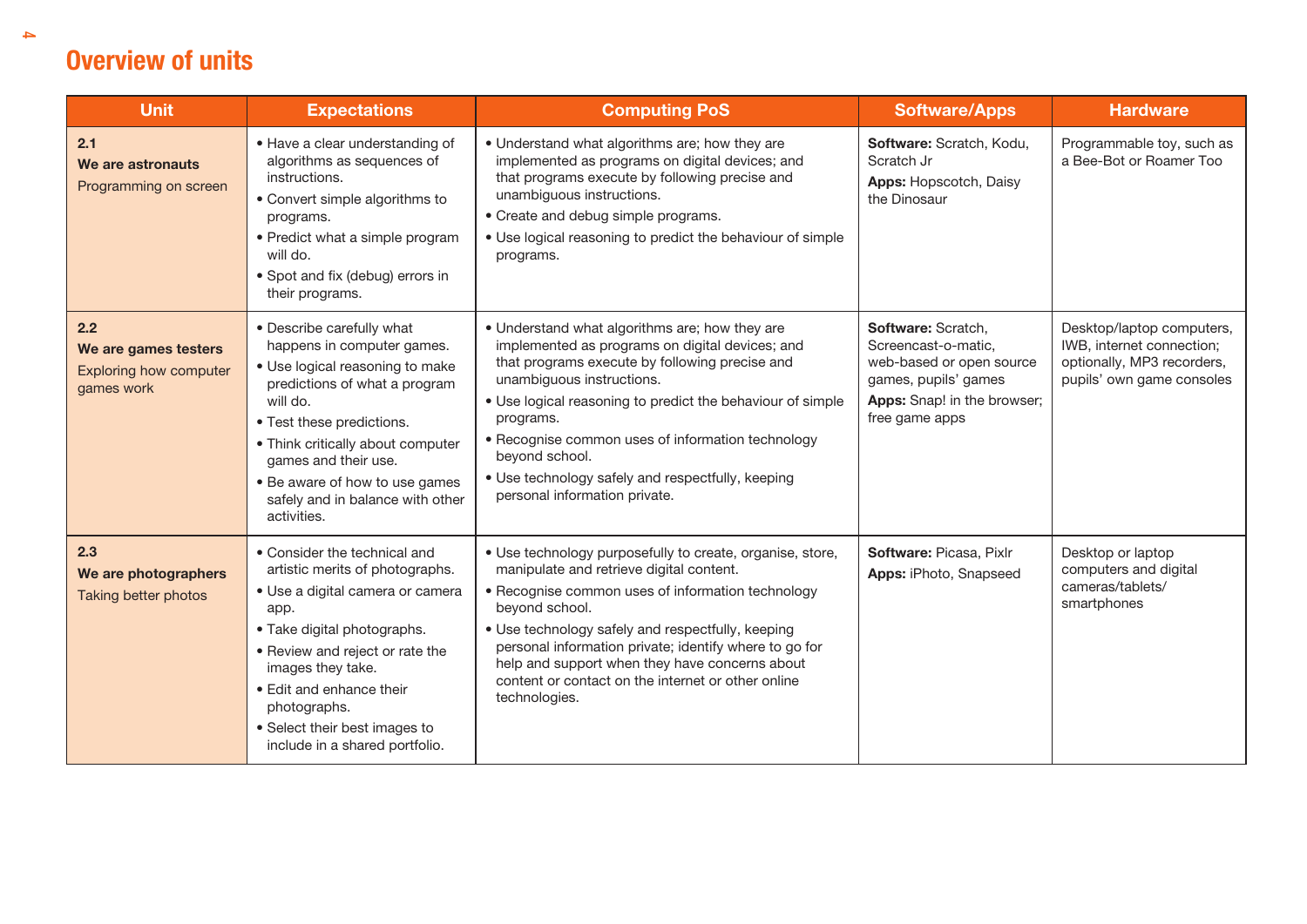| 2.4<br>We are researchers<br>Researching a topic          | • Develop collaboration skills<br>through working as part of a<br>group.<br>· Develop research skills through<br>searching for information on the<br>internet.<br>• Improve note-taking skills<br>through the use of mind<br>mapping.<br>• Develop presentation<br>skills through creating and<br>delivering a short multimedia<br>presentation.                           | · Use technology purposefully to create, organise, store,<br>manipulate and retrieve digital content.<br>• Recognise common uses of information technology<br>beyond school.<br>• Use technology safely and respectfully, keeping<br>personal information private; identify where to go for<br>help and support when they have concerns about<br>content or contact on the internet or other online<br>technologies. | Software: FreeMind, Bitly,<br>Google Custom Search,<br>web browser, Microsoft<br>PowerPoint <sup>®</sup><br>Apps: iThoughtsHD, Safari,<br>Keynote              | Laptop or desktop<br>computers or tablets,<br>internet connection                      |
|-----------------------------------------------------------|----------------------------------------------------------------------------------------------------------------------------------------------------------------------------------------------------------------------------------------------------------------------------------------------------------------------------------------------------------------------------|----------------------------------------------------------------------------------------------------------------------------------------------------------------------------------------------------------------------------------------------------------------------------------------------------------------------------------------------------------------------------------------------------------------------|----------------------------------------------------------------------------------------------------------------------------------------------------------------|----------------------------------------------------------------------------------------|
| 2.5<br>We are detectives<br><b>Collecting clues</b>       | • Understand that email can be<br>used to communicate.<br>• Develop skills in opening,<br>composing and sending emails.<br>• Gain skills in opening and<br>listening to audio files on the<br>computer.<br>• Use appropriate language in<br>emails.<br>• Develop skills in editing and<br>formatting text in emails.<br>• Be aware of e-safety issues<br>when using email. | · Use technology purposefully to create, organise, store,<br>manipulate and retrieve digital content.<br>• Recognise common uses of information technology<br>beyond school.<br>• Use technology safely and respectfully, keeping<br>personal information private; identify where to go for<br>help and support when they have concerns about<br>content or contact on the internet or other online<br>technologies. | Software: Your school's<br>email system, Microsoft<br>Excel <sup>®</sup><br><b>Apps:</b> Mail, Numbers                                                         | Desktop or laptop<br>computers or tablets;<br>network access                           |
| 2.6<br>We are zoologists<br>Collecting data about<br>bugs | • Sort and classify a group of<br>items by answering questions.<br>• Collect data using tick charts or<br>tally charts.<br>• Use simple charting software to<br>produce pictograms and other<br>basic charts.<br>· Take, edit and enhance<br>photographs.<br>• Record information on a digital<br>map.                                                                     | · Use technology purposefully to create, organise, store,<br>manipulate and retrieve digital content.<br>• Recognise common uses of information technology<br>beyond school.<br>. Use technology safely and respectfully, keeping<br>personal information private; identify where to go for<br>help and support when they have concerns about<br>content or contact on the internet or other online<br>technologies. | Software: Microsoft Excel <sup>®</sup> /<br>IWB software, Picasa/Photo<br>Gallery, Google Maps<br>Engine/Google Earth<br>Apps: Numbers, Snapseed,<br>RunKeeper | Desktop or laptop<br>computers with digital<br>cameras/tablets, internet<br>connection |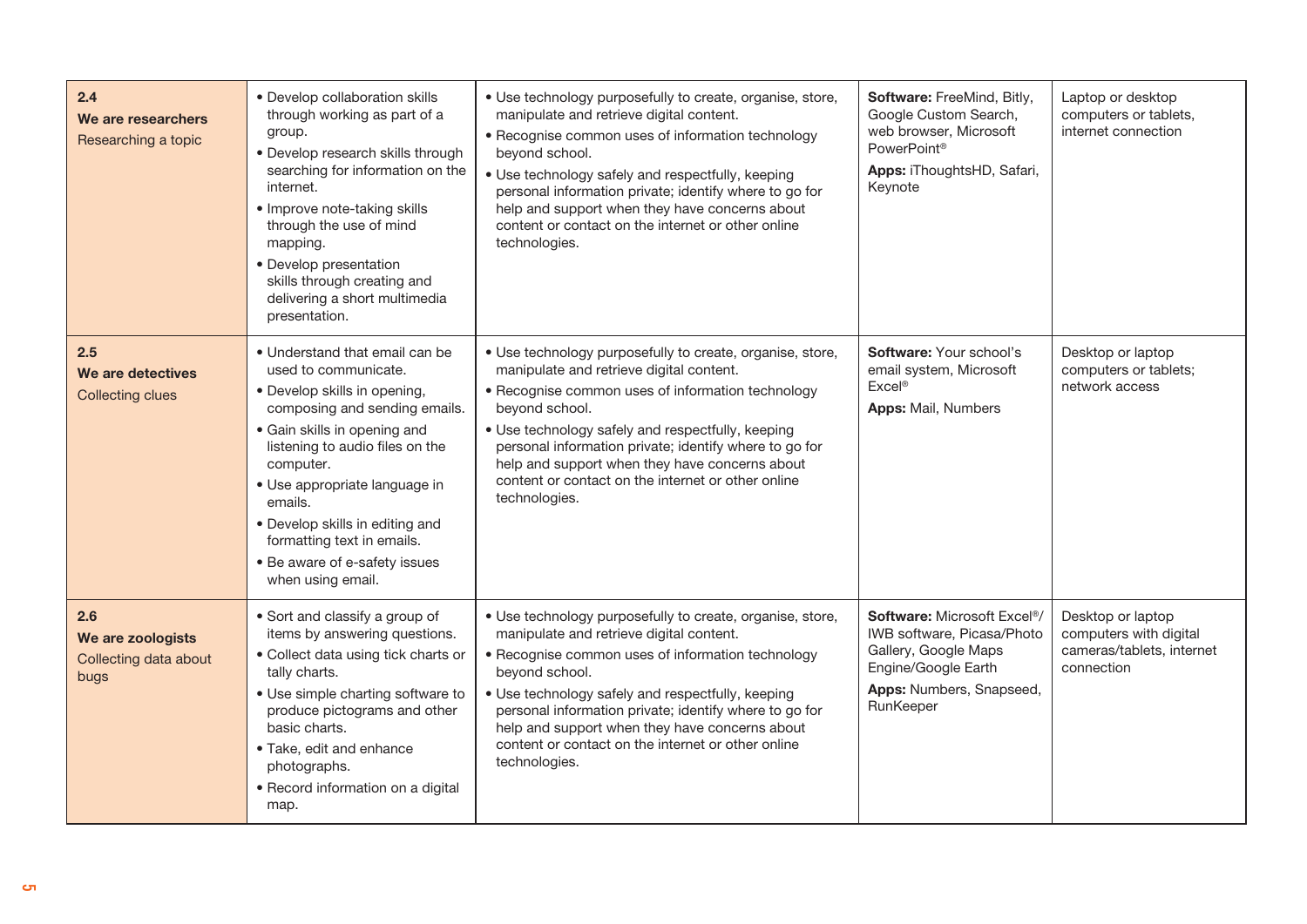| <b>Unit</b>                                                            | <b>Expectations</b>                                                                                                                                                                                                                                                                                                                                         | <b>Computing PoS</b>                                                                                                                                                                                                                                                                                                                                                                                                                                                              | <b>Software/Apps</b>                                                                                                                                                                           | <b>Hardware</b>                                                                                              |
|------------------------------------------------------------------------|-------------------------------------------------------------------------------------------------------------------------------------------------------------------------------------------------------------------------------------------------------------------------------------------------------------------------------------------------------------|-----------------------------------------------------------------------------------------------------------------------------------------------------------------------------------------------------------------------------------------------------------------------------------------------------------------------------------------------------------------------------------------------------------------------------------------------------------------------------------|------------------------------------------------------------------------------------------------------------------------------------------------------------------------------------------------|--------------------------------------------------------------------------------------------------------------|
| 3.1<br>We are programmers<br>Programming an<br>animation               | • Create an algorithm for an<br>animated scene in the form of a<br>storyboard.<br>• Write a program in Scratch to<br>create the animation.<br>• Correct mistakes in their<br>animation programs.                                                                                                                                                            | • Design, write and debug programs that accomplish<br>specific goals; solve problems by decomposing them<br>into smaller parts.<br>• Use sequence  in programs; work with variables and<br>various forms of input and output.<br>. Use logical reasoning to detect and correct errors in<br>algorithms and programs.<br>· Select, use and combine a variety of software  to<br>design and create  content that accomplish(es) given<br>goals, including  presenting  information. | Software: Scratch<br>(recommended) or<br>Microsoft PowerPoint®<br>Apps: Snap! in a web<br>browser                                                                                              | Laptop or desktop<br>computers (recommended)<br>or tablets, cameras<br>(optional), microphones<br>(optional) |
| 3.2<br>We are bug fixers<br>Finding and correcting<br>bugs in programs | • Develop a number of strategies<br>for finding errors in programs.<br>• Build up resilience and<br>strategies for problem solving.<br>• Increase their knowledge and<br>understanding of Scratch.<br>• Recognise a number of<br>common types of bug in<br>software.                                                                                        | • Debug programs that accomplish specific goals.<br>• Use sequence, selection, and repetition in programs;<br>work with variables and various forms of input and output.<br>• Use logical reasoning to explain how some simple<br>algorithms work and to detect and correct errors in<br>algorithms and programs.                                                                                                                                                                 | Software: Scratch 2.0,<br>Screencast-o-matic<br>(if appropriate)<br>Apps: Snap! in the web<br>browser (Scratch requires<br>Adobe Flash <sup>®</sup> Player, which<br>is not available on iPad) | Laptop/desktop computers,<br>microphone (if appropriate)                                                     |
| 3.3<br>We are presenters<br>Videoing performance                       | • Gain skills in shooting live<br>video, such as framing shots,<br>holding the camera steady, and<br>reviewing.<br>• Edit video, including adding<br>narration and editing clips by<br>setting in/out points.<br>• Understand the qualities<br>of effective video, such as<br>the importance of narrative,<br>consistency, perspective and<br>scene length. | • Select, use and combine a variety of software (including<br>internet services) on a range of digital devices to<br>design and create a range of programs, systems<br>and content that accomplish given goals, including<br>collecting, analysing, evaluating and presenting data<br>and information.<br>. Work with various forms of input and output.<br>• Use technology safely, respectfully and responsibly.                                                                | Software: Microsoft<br>Windows Movie Maker <sup>®</sup> or<br>iMovie<br><b>Apps: iMovie</b>                                                                                                    | Digital cameras, flip<br>cameras (or similar), tablet<br>computers/iPod Touch or<br>similar                  |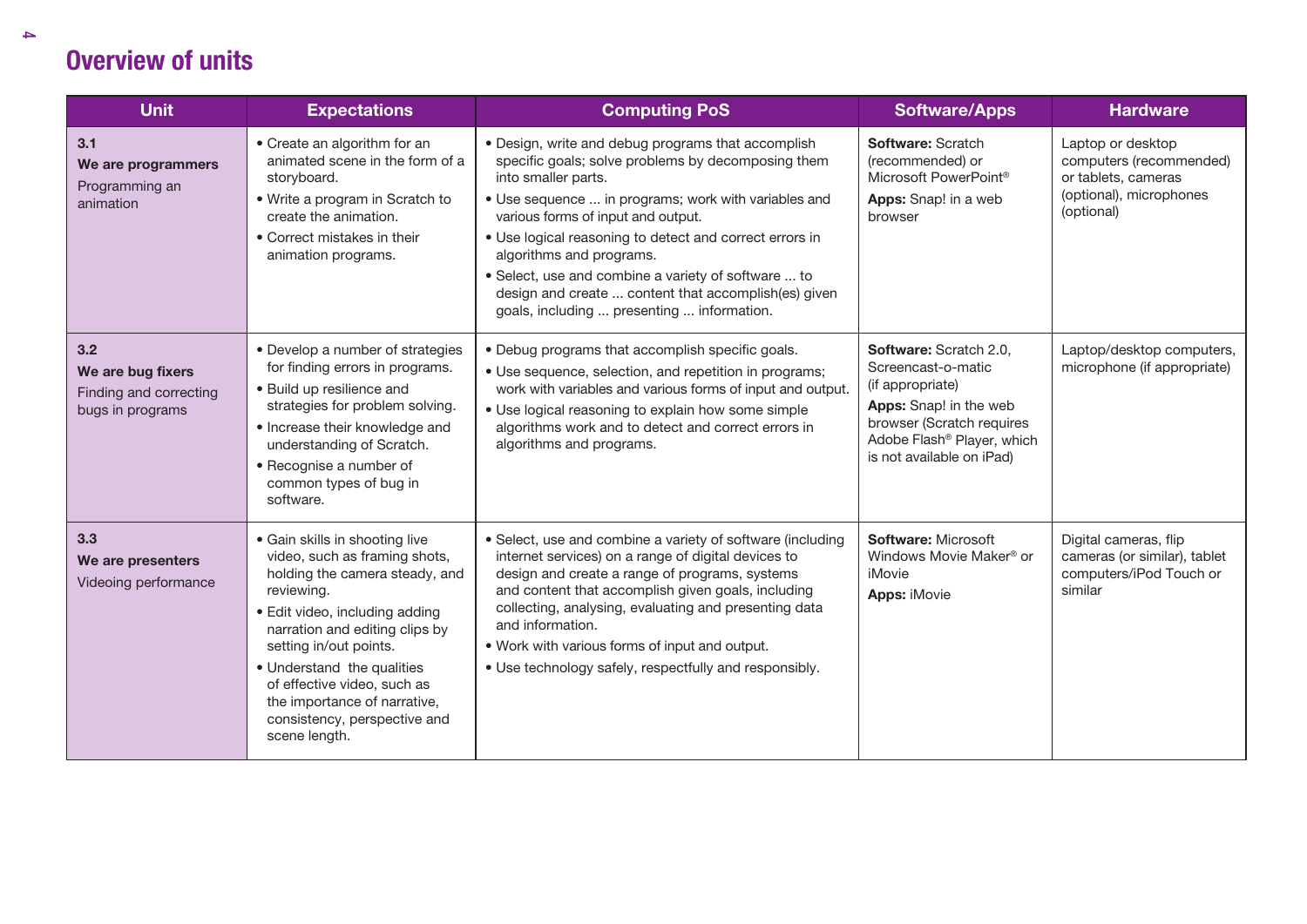| 3.4<br>We are network<br>engineers<br>Exploring computer<br>networks, including the<br>internet | • Understand the physical<br>hardware connections<br>necessary for computer<br>networks to work.<br>• Understand some features of<br>internet protocols.<br>· Understand some diagnostic<br>tools for investigating network<br>connections.<br>• Develop a basic understanding<br>of how domain names are<br>converted to IP addresses. | • Understand computer networks, including the internet;<br>how they can provide multiple services.<br>• Use technology safely, respectfully and responsibly;<br>recognise acceptable/unacceptable behaviour; identify<br>a range of ways to report concerns about content and<br>contact.                                                                                                                                                                                                                                                                                                                                                                                                                   | Software: Simple<br>diagnostic tools accessed<br>via the command prompt:<br>ping, ipconfig, nslookup,<br>tracert/equivalent<br>web-based tools<br><b>Apps: Web-based</b><br>equivalent tools via a web<br>browser                 | Desktop or laptop<br>computer/Raspberry Pi                |
|-------------------------------------------------------------------------------------------------|-----------------------------------------------------------------------------------------------------------------------------------------------------------------------------------------------------------------------------------------------------------------------------------------------------------------------------------------|-------------------------------------------------------------------------------------------------------------------------------------------------------------------------------------------------------------------------------------------------------------------------------------------------------------------------------------------------------------------------------------------------------------------------------------------------------------------------------------------------------------------------------------------------------------------------------------------------------------------------------------------------------------------------------------------------------------|-----------------------------------------------------------------------------------------------------------------------------------------------------------------------------------------------------------------------------------|-----------------------------------------------------------|
| 3.5<br>We are communicators<br>Communicating safely on<br>the internet                          | • Develop a basic understanding<br>of how email works.<br>• Gain skills in using email.<br>• Be aware of broader issues<br>surrounding email, including<br>'netiquette' and e-safety.<br>. Work collaboratively with a<br>remote partner.<br>· Experience video conferencing.                                                           | • Understand computer networks, including the internet;<br>how they can provide multiple services, such as the<br>world wide web; and the opportunities they offer for<br>communication and collaboration.<br>• Select, use and combine a variety of software (including<br>internet services) on a range of digital devices to<br>design and create a range of programs, systems<br>and content that accomplish given goals, including<br>collecting, analysing, evaluating and presenting data<br>and information.<br>· Use technology safely, respectfully and responsibly;<br>recognise acceptable/unacceptable behaviour; identify<br>a range of ways to report concerns about content and<br>contact. | Software: Email system<br>(your school's own system,<br>Gmail or another system),<br>video conferencing<br>software (Skype, Google<br>Hangouts or Janet video<br>conferencing), presentation<br>software<br>Apps: Skype, FaceTime | Webcam and speakers                                       |
| 3.6<br>We are opinion pollsters<br>Collecting and analysing<br>data                             | • Understand some elements of<br>survey design.<br>• Understand some ethical and<br>legal aspects of online data<br>collection.<br>• Use the web to facilitate data<br>collection.<br>· Gain skills in using charts to<br>analyse data.<br>· Gain skills in interpreting<br>results.                                                    | • Select, use and combine a variety of software (including<br>internet services) on a range of digital devices to<br>design and create a range of programs, systems<br>and content that accomplish given goals, including<br>collecting, analysing, evaluating and presenting data<br>and information.<br>• Understand computer networks, including the internet;<br>how they can provide multiple services, such as the<br>world wide web; and the opportunities they offer for<br>communication and collaboration.                                                                                                                                                                                        | Software: Web browser,<br>Google Forms, Google<br>Sheets and Google Slides/<br>InspireData <sup>®</sup> /Microsoft<br>Excel <sup>®</sup> and Microsoft Word <sup>®</sup><br><b>Apps:</b> Google Drive/web<br>browser              | Laptop or desktop<br>computer with internet<br>connection |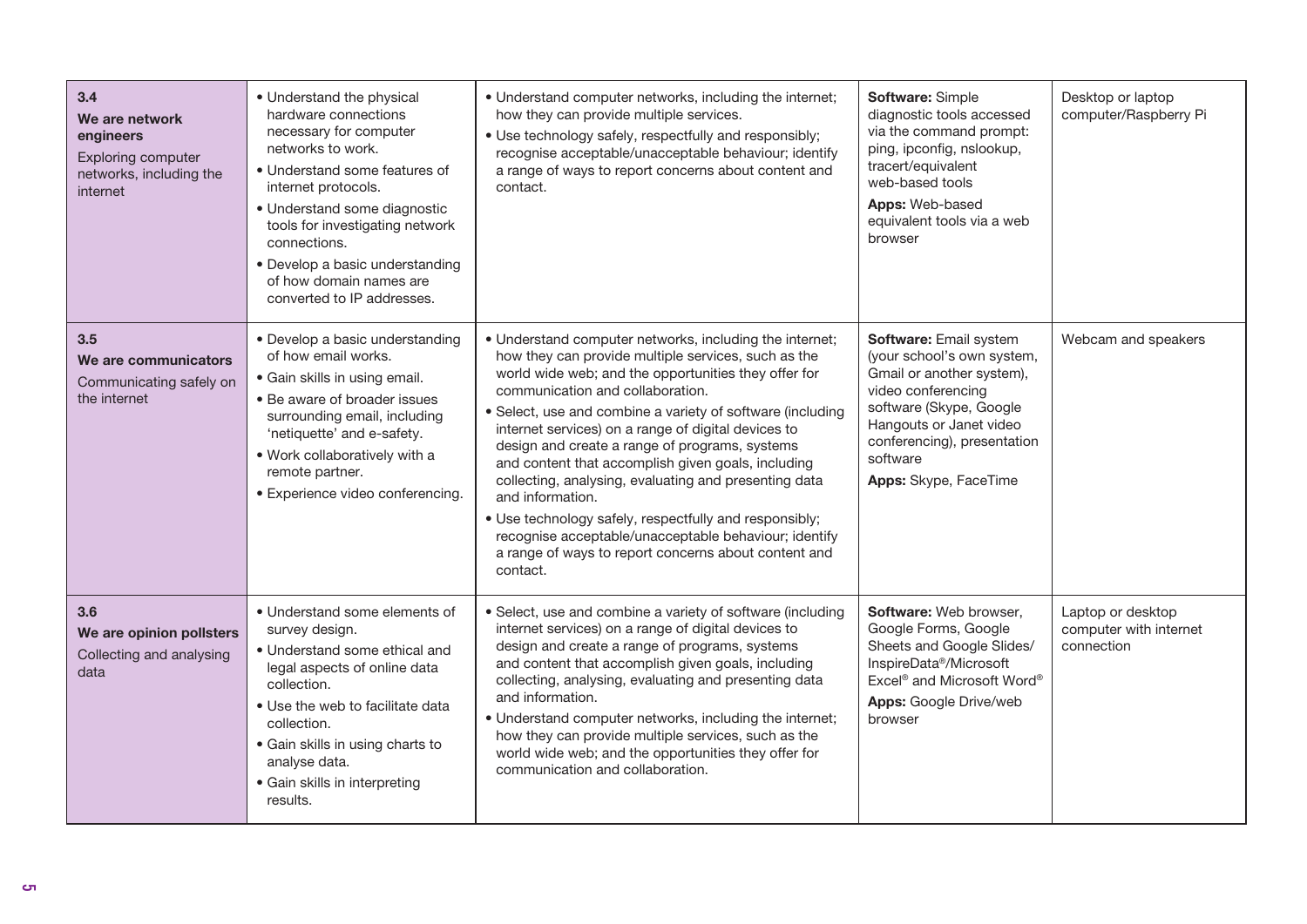| <b>Unit</b>                                                                     | <b>Expectations</b>                                                                                                                                                                                                                                                                      | <b>Computing PoS</b>                                                                                                                                                                                                                                                                                                                                                                                                                                                                                                                                                                                                                                                                                                          | <b>Software/Apps</b>                                                                                                           | <b>Hardware</b>                                                            |
|---------------------------------------------------------------------------------|------------------------------------------------------------------------------------------------------------------------------------------------------------------------------------------------------------------------------------------------------------------------------------------|-------------------------------------------------------------------------------------------------------------------------------------------------------------------------------------------------------------------------------------------------------------------------------------------------------------------------------------------------------------------------------------------------------------------------------------------------------------------------------------------------------------------------------------------------------------------------------------------------------------------------------------------------------------------------------------------------------------------------------|--------------------------------------------------------------------------------------------------------------------------------|----------------------------------------------------------------------------|
| 4.1<br>We are software<br>developers<br>Developing a simple<br>educational game | • Develop an educational computer<br>game using selection and<br>repetition.<br>• Understand and use variables.<br>• Start to debug computer programs.<br>• Recognise the importance of<br>user interface design, including<br>consideration of input and output.                        | • Design, write and debug programs that accomplish specific<br>goals.<br>• Use sequence, selection, and repetition in programs; work<br>with variables and various forms of input and output.<br>• Use logical reasoning to explain how some simple algorithms<br>work and to detect and correct errors in algorithms and<br>programs.                                                                                                                                                                                                                                                                                                                                                                                        | Software: Scratch/Snap!<br>Apps: Snap! in the web<br>browser (Scratch requires<br>Flash, which is not<br>available on iPad)    | Laptop/desktop<br>computer,<br>microphones (not<br>essential)              |
| 4.2<br>We are toy designers<br>Prototyping an<br>interactive toy                | • Design and make an on-screen<br>prototype of a computer-controlled<br>toy.<br>• Understand different forms of<br>input and output (such as sensors,<br>switches, motors, lights and<br>speakers).<br>• Design, write and debug the<br>control and monitoring program for<br>their toy. | · Design, write and debug programs that accomplish specific<br>goals, including controlling or simulating physical systems.<br>• Use sequence, selection, and repetition in programs; work<br>with various forms of input and output.<br>• Use logical reasoning to explain how some simple algorithms<br>work and to detect and correct errors in algorithms and<br>programs.                                                                                                                                                                                                                                                                                                                                                | Software: Scratch<br>Apps: Web browser and<br>Snap!                                                                            | Laptops/computers,<br>microphones and<br>speakers                          |
| 4.3<br>We are musicians<br>Producing digital music                              | • Use one or more programs to edit<br>music.<br>• Create and develop a musical<br>composition, refining their ideas<br>through reflection and discussion.<br>· Develop collaboration skills.<br>• Develop an awareness of how their<br>composition can enhance work in<br>other media.   | • Use sequence, selection, and repetition in programs; work<br>with variables and various forms of input and output.<br>• Understand computer networks including the internet;<br>and the opportunities they offer for communication and<br>collaboration.<br>• Be discerning in evaluating digital content.<br>• Select, use and combine a variety of software (including<br>internet services) on a range of digital devices to design<br>and create a range of programs, systems and content that<br>accomplish given goals, including collecting, analysing,<br>evaluating and presenting data and information.<br>• Use technology safely, respectfully and responsibly;<br>recognise acceptable/unacceptable behaviour. | <b>Software: Isle of Tune.</b><br>Audacity®, LMMS/<br>GarageBand, MuseScore<br>(optional)<br>Apps: Isle of Tune,<br>GarageBand | Computers or<br>tablets, microphones,<br>midi instruments, if<br>available |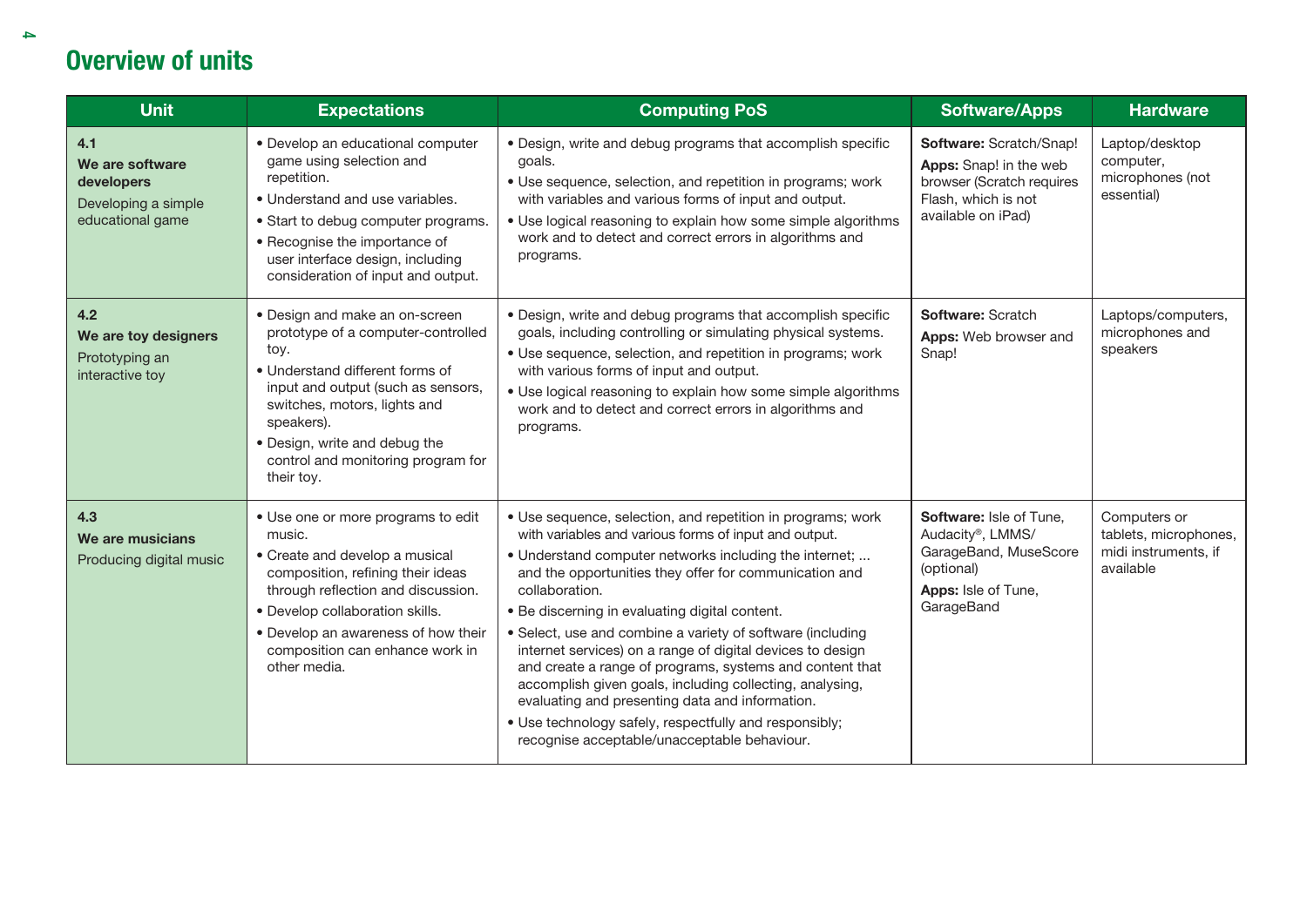| 4.4<br>We are HTML editors<br>Editing and writing HTML | • Understand some technical<br>aspects of how the internet makes<br>the web possible.<br>• Use HTML tags for elementary<br>mark up.<br>• Use hyperlinks to connect ideas<br>and sources.<br>• Code up a simple web page with<br>useful content.<br>• Understand some of the risks in<br>using the web.                                                                                                                            | • Understand computer networks including the internet; how<br>they can provide multiple services, such as the world wide<br>web; and the opportunities they offer for communication and<br>collaboration.<br>• Use technology safely, respectfully and responsibly; know<br>a range of ways to report concerns and unacceptable<br>behaviour.<br>• Use and combine a variety of software (including internet<br>services) to accomplish given goals, including presenting<br>information.                                                                                                                                    | Software: Firefox,<br><b>Brackets</b><br>Apps: Safari, Koder                                                                                                                                                         | Laptop/desktop<br>computers                                                   |
|--------------------------------------------------------|-----------------------------------------------------------------------------------------------------------------------------------------------------------------------------------------------------------------------------------------------------------------------------------------------------------------------------------------------------------------------------------------------------------------------------------|------------------------------------------------------------------------------------------------------------------------------------------------------------------------------------------------------------------------------------------------------------------------------------------------------------------------------------------------------------------------------------------------------------------------------------------------------------------------------------------------------------------------------------------------------------------------------------------------------------------------------|----------------------------------------------------------------------------------------------------------------------------------------------------------------------------------------------------------------------|-------------------------------------------------------------------------------|
| 4.5<br>We are co-authors<br>Producing a wiki           | • Understand the conventions<br>for collaborative online work,<br>particularly in wikis.<br>• Be aware of their responsibilities<br>when editing other people's work.<br>• Become familiar with Wikipedia,<br>including potential problems<br>associated with its use.<br>• Practise research skills.<br>• Write for a target audience using a<br>wiki tool.<br>· Develop collaboration skills.<br>• Develop proofreading skills. | • Solve problems by decomposing them into smaller parts.<br>• Understand computer networks including the internet; how<br>they can provide multiple services, such as the world wide<br>web; and the opportunities they offer for communication and<br>collaboration.<br>· Use search technologies effectively.<br>• Use  a variety of software (including internet services)  to<br>create  content  including  presenting information.<br>• Use technology safely, respectfully and responsibly;<br>recognise acceptable/unacceptable behaviour; identify a<br>range of ways to report concerns about content and contact. | Software: Learning<br>platform wiki tools/<br>MediaWiki/Google Sites/<br>other hosted wiki<br><b>Apps:</b> Web browser<br>(e.g. Safari), Wikipedia<br>app                                                            | Computers and<br>internet connection,<br>web server (if hosting<br>MediaWiki) |
| 4.6<br>We are meteorologists<br>Presenting the weather | • Understand different measurement<br>techniques for weather, both<br>analogue and digital.<br>· Use computer-based data logging<br>to automate the recording of some<br>weather data.<br>• Use spreadsheets to create charts<br>• Analyse data, explore<br>inconsistencies in data and make<br>predictions<br>• Practise using presentation<br>software and, optionally, video.                                                  | . Work with variables and various forms of input and output.<br>• Use logical reasoning to explain how some simple<br>algorithms work.<br>• Use search technologies effectively, appreciate how results<br>are selected and ranked, and be discerning in evaluating<br>digital content.<br>• Select, use and combine a variety of software (including<br>internet services) on a range of digital devices to design<br>and create a range of programs, systems and content that<br>accomplish given goals, including collecting, analysing,<br>evaluating and presenting data and information.                               | <b>Software: Microsoft</b><br>Excel <sup>®</sup> /Google Sheets,<br>web browser, Microsoft<br>PowerPoint <sup>®</sup> /IWB<br>software<br><b>Apps: Weather Station</b><br>by Netatmo, Weather<br>Station.UK, Numbers | Equipment for<br>measuring weather                                            |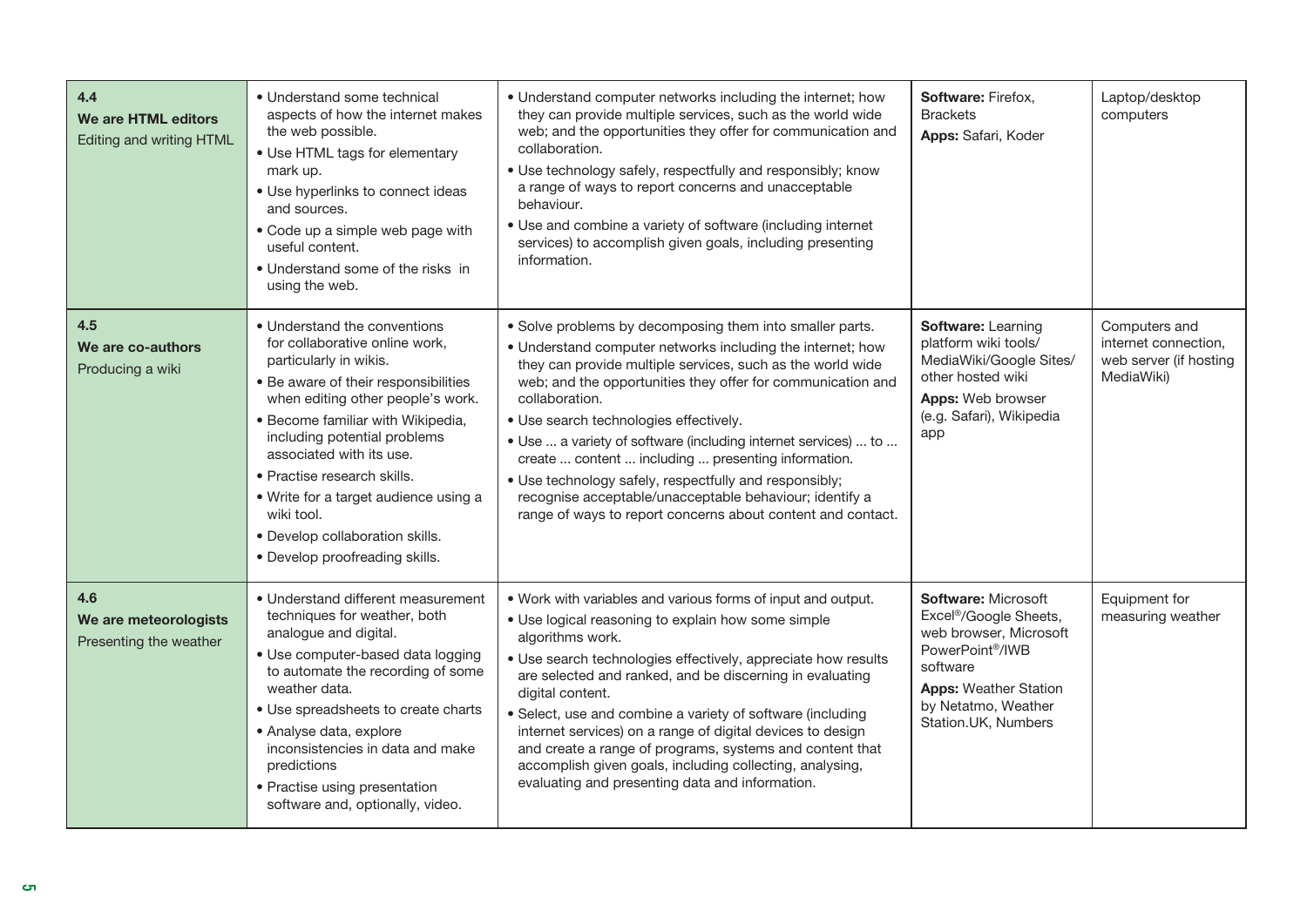| <b>Unit</b>                                                           | <b>Expectations</b>                                                                                                                                                                                                                                                                                                                                                                                                                                                                          | <b>Computing PoS</b>                                                                                                                                                                                                                                                                                                                                                                                                                                                                                                                                                                                                                                                        | <b>Software/Apps</b>                                                                                                                | <b>Hardware</b>                             |
|-----------------------------------------------------------------------|----------------------------------------------------------------------------------------------------------------------------------------------------------------------------------------------------------------------------------------------------------------------------------------------------------------------------------------------------------------------------------------------------------------------------------------------------------------------------------------------|-----------------------------------------------------------------------------------------------------------------------------------------------------------------------------------------------------------------------------------------------------------------------------------------------------------------------------------------------------------------------------------------------------------------------------------------------------------------------------------------------------------------------------------------------------------------------------------------------------------------------------------------------------------------------------|-------------------------------------------------------------------------------------------------------------------------------------|---------------------------------------------|
| 5.1<br>We are game<br>developers<br>Developing an interactive<br>game | • Create original artwork and sound for a<br>game.<br>• Design and create a computer program for<br>a computer game, which uses sequence,<br>selection, repetition and variables.<br>• Detect and correct errors in their computer<br>game.<br>· Use iterative development techniques<br>(making and testing a series of small<br>changes) to improve their game.                                                                                                                            | • Design, write and debug programs that accomplish<br>specific goals, including controlling or simulating physical<br>systems; solve problems by decomposing them into<br>smaller parts.<br>• Use sequence, selection, and repetition in programs;<br>work with variables and various forms of input and output.<br>• Use logical reasoning to explain how some simple<br>algorithms work and to detect and correct errors in<br>algorithms and programs.<br>• Select, use and combine a variety of software (including<br>internet services) on a range of digital devices to design<br>and create a range of programs, systems and content<br>that accomplish given goals | Software: Scratch (or<br>Kodu)<br>Apps: Snap! in the<br>web browser (Scratch<br>requires Flash, which is<br>not available on iPad)  | Desktop/laptop<br>computers,<br>microphones |
| 5.2<br>We are cryptographers<br><b>Cracking codes</b>                 | • Be familiar with semaphore and Morse<br>code.<br>• Understand the need for private information<br>to be encrypted.<br>• Encrypt and decrypt messages in simple<br>ciphers.<br>• Appreciate the need to use complex<br>passwords and to keep them secure.<br>• Have some understanding of how<br>encryption works on the web.                                                                                                                                                               | • Use logical reasoning to explain how some simple<br>algorithms work and to detect and correct errors in<br>algorithms and programs.<br>• Understand computer networks including the internet;<br>how they can provide multiple services, such as the<br>world wide web; and the opportunities they offer for<br>communication and collaboration.<br>• Use technology safely, respectfully and responsibly;<br>recognise acceptable/unacceptable behaviour; identify<br>a range of ways to report concerns about content and<br>contact.                                                                                                                                   | Software: Scratch 2.0,<br>The Black Chamber<br>(website)<br>Apps: Snap!, The Black<br>Chamber in the web<br>browser (Safari)        | Laptop/desktop<br>computers                 |
| 5.3<br>We are artists<br>Fusing geometry and art                      | • Develop an appreciation of the links<br>between geometry and art.<br>• Become familiar with the tools and<br>techniques of a vector graphics package.<br>• Develop an understanding of turtle graphics.<br>• Experiment with the tools available, refining<br>and developing their work as they apply<br>their own criteria to evaluate it and receive<br>feedback from their peers.<br>• Develop some awareness of computer-<br>generated art, in particular fractal-based<br>landscapes. | • Use sequence, selection, and repetition in programs;<br>work with variables and various forms of input and output.<br>• Use logical reasoning to explain how some simple<br>algorithms work and to detect and correct errors in<br>algorithms and programs.<br>• Select, use and combine a variety of software (including<br>internet services) on a range of digital devices to<br>design and create a range of programs, systems<br>and content that accomplish given goals, including<br>collecting, analysing, evaluating and presenting data and<br>information.                                                                                                     | Software: Inkscape/<br>Adobe Illustrator/<br>CorelDRAW, Scratch,<br>Terragen Classic, Logo<br>Apps: Adobe Ideas/neu.<br>draw, Snap! | Laptop or desktop<br>computers/tablets      |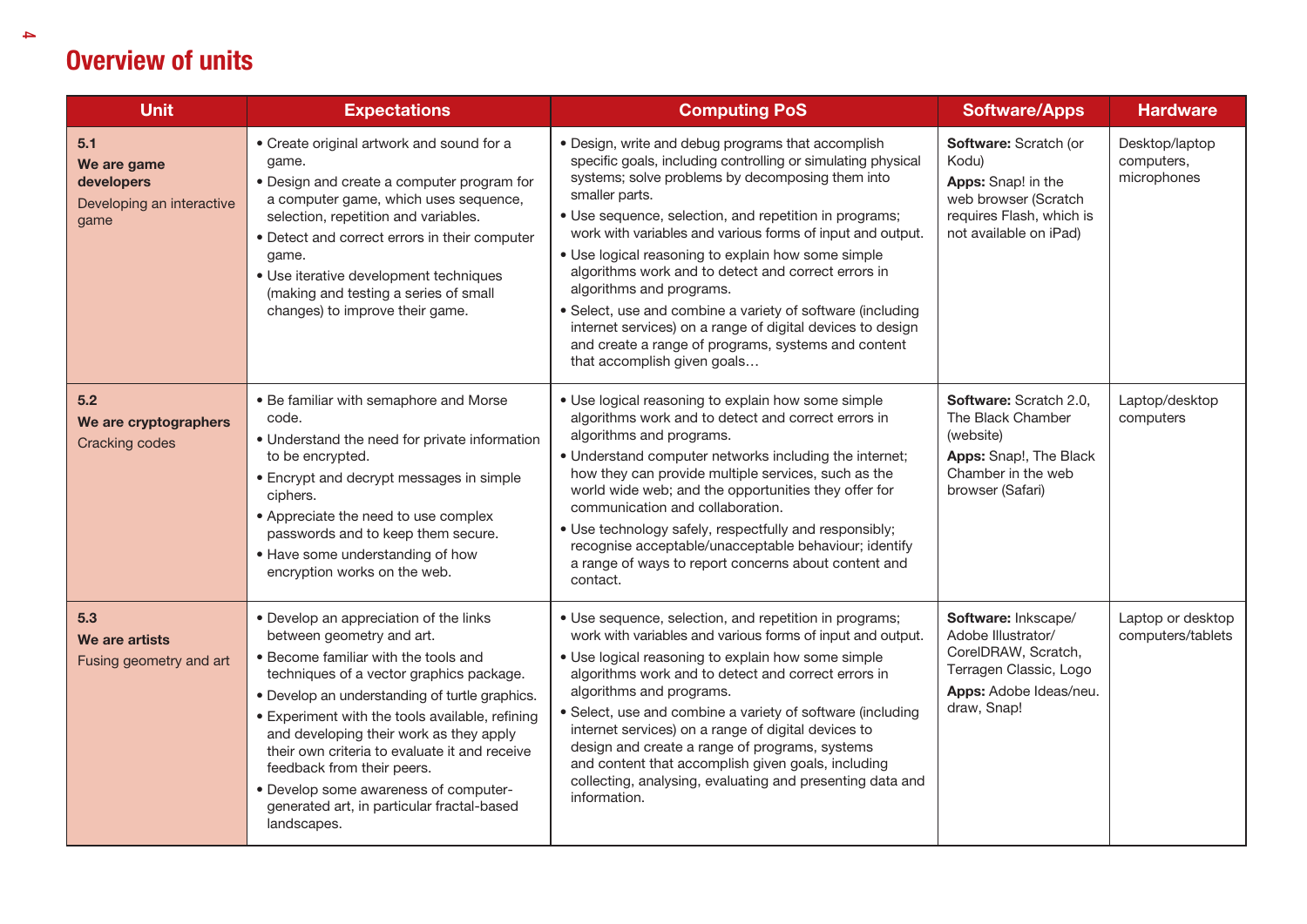| 5.4<br>We are web developers<br>Creating a website about<br>cyber safety | . Develop their research skills to decide what<br>information is appropriate.<br>• Understand some elements of how search<br>engines select and rank results.<br>. Question the plausibility and quality of<br>information.<br>• Develop and refine their ideas and text<br>collaboratively.<br>• Develop their understanding of e-safety and<br>responsible use of technology. | • Understand computer networks including the internet;<br>how they can provide multiple services, such as the<br>world wide web; and the opportunities they offer for<br>communication and collaboration.<br>• Use search technologies effectively, appreciate how<br>results are selected and ranked, and be discerning in<br>evaluating digital content.<br>• Select, use and combine a variety of software (including<br>internet services) on a range of digital devices to design<br>and create a range of programs, systems and content that<br>accomplish given goals, including collecting, analysing,<br>evaluating and presenting data and information.<br>• Use technology safely, respectfully and responsibly;<br>recognise acceptable/unacceptable behaviour; identify<br>a range of ways to report concerns about content and<br>contact. | Software: Google, Bing,<br>Google Sites/wiki tool<br>in the school's learning<br>platform/WordPress<br><b>Apps: Google Search</b><br>app, Google Sites via<br>browser                  | Desktop or laptop<br>computers/tablets                    |
|--------------------------------------------------------------------------|---------------------------------------------------------------------------------------------------------------------------------------------------------------------------------------------------------------------------------------------------------------------------------------------------------------------------------------------------------------------------------|----------------------------------------------------------------------------------------------------------------------------------------------------------------------------------------------------------------------------------------------------------------------------------------------------------------------------------------------------------------------------------------------------------------------------------------------------------------------------------------------------------------------------------------------------------------------------------------------------------------------------------------------------------------------------------------------------------------------------------------------------------------------------------------------------------------------------------------------------------|----------------------------------------------------------------------------------------------------------------------------------------------------------------------------------------|-----------------------------------------------------------|
| 5.5<br>We are bloggers<br>Sharing experiences and<br>opinions            | • Become familiar with blogs as a medium<br>and a genre of writing.<br>• Create a sequence of blog posts on a<br>theme.<br>· Incorporate additional media.<br>• Comment on the posts of others.<br>• Develop a critical, reflective view of a range<br>of media, including text.                                                                                                | • Understand computer networks including the internet;<br>how they can provide multiple services, such as the<br>world wide web; and the opportunities they offer for<br>communication and collaboration.<br>• Select, use and combine a variety of software (including<br>internet services) on a range of digital devices to design<br>and create a range of programs, systems and content that<br>accomplish given goals, including collecting, analysing,<br>evaluating and presenting data and information.<br>· Use technology safely, respectfully and responsibly;<br>recognise acceptable/unacceptable behaviour; identify<br>a range of ways to report concerns about content and<br>contact.<br>•  be discerning in evaluating digital content.                                                                                               | Software: WordPress/<br>Blogger/learning<br>platform blogging<br>tool or similar, GIMP,<br>Audacity®, Microsoft<br>Windows Movie Maker®<br><b>Apps: WordPress,</b><br>Camera, Snapseed | Computers, digital<br>cameras, audio<br>recorders/tablets |
| 5.6<br>We are architects<br>Creating a virtual space                     | • Understand the work of architects,<br>designers and engineers working in 3D.<br>• Develop familiarity with a simple CAD<br>(computer aided design) tool.<br>• Develop spatial awareness by exploring<br>and experimenting with a 3D virtual<br>environment.<br>• Develop greater aesthetic awareness.                                                                         | • Use search technologies effectively, appreciate how<br>results are selected and ranked, and be discerning in<br>evaluating digital content.<br>· Select, use and combine a variety of software (including<br>internet services) on a range of digital devices to design<br>and create a range of programs, systems and content that<br>accomplish given goals, including collecting, analysing,<br>evaluating and presenting data and information.                                                                                                                                                                                                                                                                                                                                                                                                     | <b>Software: Trimble</b><br>SketchUp (used for 3D<br>modelling), Screencast-<br>o-matic (for final<br>screencast)<br><b>Apps: Home Design</b><br>3D/3dVAS                              | Laptops/<br>computers                                     |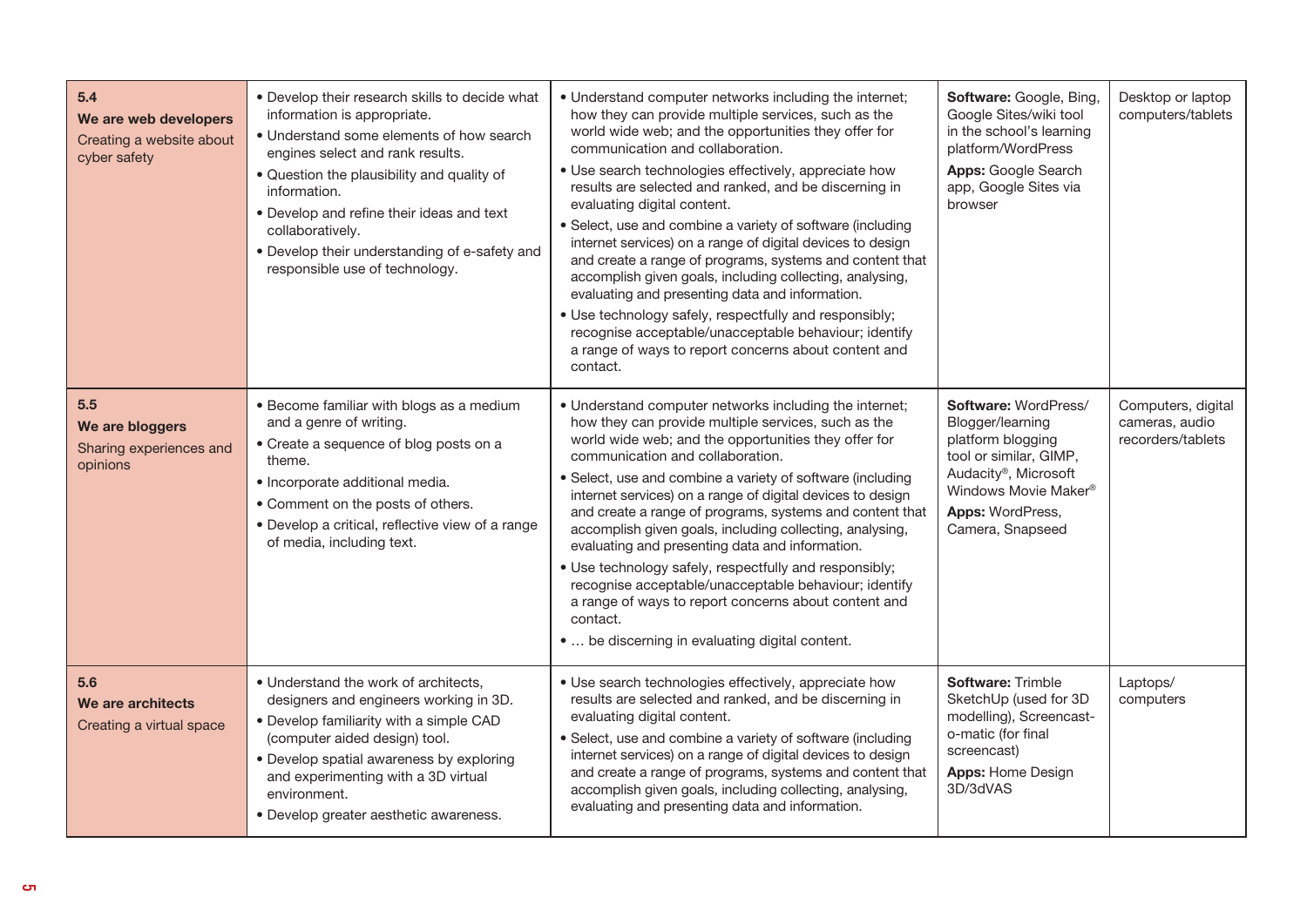| <b>Unit</b>                                                                  | <b>Expectations</b>                                                                                                                                                                                                                                                                                                                                                                                                                                                                                                                    | <b>Computing PoS</b>                                                                                                                                                                                                                                                                                                                                                                                                                                                                                                                                                                                                                                                                                                                        | <b>Software/Apps</b>                                                                                                                         | <b>Hardware</b>                                                                         |
|------------------------------------------------------------------------------|----------------------------------------------------------------------------------------------------------------------------------------------------------------------------------------------------------------------------------------------------------------------------------------------------------------------------------------------------------------------------------------------------------------------------------------------------------------------------------------------------------------------------------------|---------------------------------------------------------------------------------------------------------------------------------------------------------------------------------------------------------------------------------------------------------------------------------------------------------------------------------------------------------------------------------------------------------------------------------------------------------------------------------------------------------------------------------------------------------------------------------------------------------------------------------------------------------------------------------------------------------------------------------------------|----------------------------------------------------------------------------------------------------------------------------------------------|-----------------------------------------------------------------------------------------|
| 6.1<br>We are app planners<br>Planning the creation<br>of a mobile app       | • Develop an awareness of the capabilities<br>of smartphones and tablets.<br>• Understand geolocation, including GPS.<br>· Identify interesting, solvable problems.<br>• Evaluate competing products.<br>• Pitch a proposal for a smartphone or<br>tablet app.                                                                                                                                                                                                                                                                         | • Understand computer networks including the internet; how they<br>can provide multiple services, such as the world wide web and the<br>opportunities they offer for communication and collaboration.<br>• Use search technologies effectively, appreciate how results<br>are selected and ranked, and be discerning in evaluating digital<br>content.<br>• Select, use and combine a variety of software (including internet<br>services) on a range of digital devices to design and create a<br>range of programs, systems and content that accomplish given<br>goals, including collecting, analysing, evaluating and presenting<br>data and information.<br>. Work with  various forms of input and output.                            | Software:<br>App Inventor/<br>TouchDevelop,<br>Picasa Web, Google<br><b>Drive Presentation</b><br>or similar<br>Apps: Codea,<br>TouchDevelop | Computers<br>and tablets or<br>smartphones<br>(can be done<br>with a phone<br>emulator) |
| 6.2<br>We are project<br>managers<br>Developing project<br>management skills | • Scope a project to identify different<br>components that must be successfully<br>combined.<br>· Identify their existing talents and plan how<br>they can develop further knowledge and<br>skills.<br>• Identify the component tasks of a project<br>and develop a timeline to track progress.<br>. Identify the resources they'll need to<br>accomplish a project.<br>· Use web-based research skills to source<br>tools, content and other resources.<br>• Consider strategies to ensure the quality<br>of a collaborative project. | • Solve problems by decomposing them into smaller parts.<br>• Select, use and combine a variety of software (including internet<br>services) on a range of digital devices to design and create a<br>range of programs, systems and content that accomplish given<br>goals, including collecting, analysing, evaluating and presenting<br>data and information.<br>• Use technology safely, respectfully and responsibly; recognise<br>acceptable/unacceptable behaviour; identify a range of ways to<br>report concerns about content and contact.<br>. Be discerning in evaluating digital content.<br>• Use logical reasoning to explain how some simple algorithms<br>work and to detect and correct errors in algorithms and programs. | Software: Google<br>Apps for Education/<br>VLE/GitHub/Basecamp<br>Apps: Web browser<br>(Safari)                                              | Laptop or<br>desktop<br>computers,<br>internet access                                   |
| 6.3<br>We are market<br><b>researchers</b><br>Researching the app<br>market  | • Create a set of good survey questions.<br>• Analyse the data obtained from a survey.<br>. Work collaboratively to plan questions.<br>• Conduct an interview or focus group.<br>• Analyse and interpret the information<br>obtained from interviews or a focus group.<br>• Present their research findings.                                                                                                                                                                                                                           | • Select, use and combine a variety of software (including internet<br>services) on a range of digital devices to design and create a<br>range of programs, systems and content that accomplish given<br>goals, including collecting, analysing, evaluating and presenting<br>data and information.<br>· Use technology safely, respectfully and responsibly; recognise<br>acceptable/unacceptable behaviour; identify a range of ways to<br>report concerns about content and contact.                                                                                                                                                                                                                                                     | Software: Google<br>Drive applications/<br>Microsoft Office,<br>Microsoft Windows<br>Movie Maker®<br>Apps: Web browser,<br>Keynote, iMovie   | Laptop/desktop<br>computers,<br>internet access                                         |